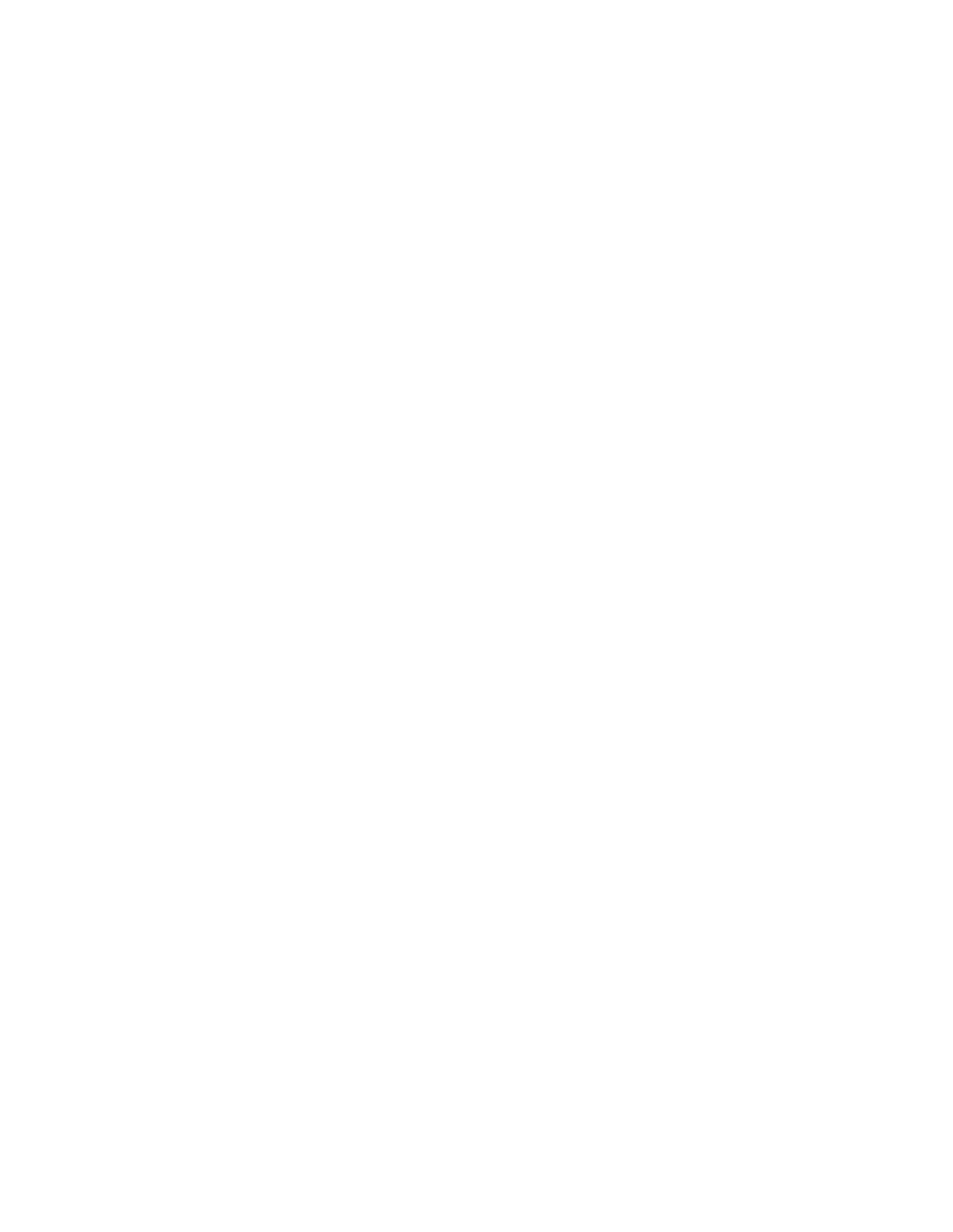### **Introduction**

Where we live matters to our health. The health of a community depends on many different factors, including the environment, education and jobs, access to and quality of healthcare, and individual behaviors. We can improve a community's health by implementing effective policies and programs. For example, people who live in communities with smoke-free laws are less likely to smoke or to be exposed to second‐hand smoke, which reduces lung cancer risk. In addition, people who live in communities with safe and accessible park and recreation space are more likely to exercise, which reduces heart disease risk.

However, health varies greatly across communities, with some places being much healthier than others. And, until now, there has been no standard method to illustrate what we know about what makes people sick or healthy or a central resource to identify what we can do to create healthier places to live, learn, work and play.

We know that much of what influences our health happens outside of the doctor's office – in our schools, workplaces and neighborhoods. The *County Health Rankings & Roadmaps* program provides information on the overall health of your community and provides the tools necessary to create community‐based, evidence‐informed solutions. Ranking the health of nearly every county across the nation, the *County Health Rankings* illustrate **what we know** when it comes to what is making communities sick or healthy. The *County Health Roadmaps* show **what we can do** to create healthier places to live, learn, work and play. The Robert Wood Johnson Foundation collaborates with the University of Wisconsin

### **Guide to Our Web Site**

To compile the *Rankings*, we selected measures that reflect important aspects of population health that can be improved and are available at the county level across the nation. Visit www.countyhealthrankings.org to learn more.

To get started and see data, enter your county or state name in the search box. Click on the name of a county or measure to see more details. You can: Compare Counties; Download data for your state; Print one or more county

Population Health Institute to bring this groundbreaking program to counties and states across the nation.

The *County Health Rankings & Roadmaps* program includes the *County Health Rankings* project, launched in 2010, and the newer *Roadmaps* project that mobilizes local communities, national partners and leaders across all sectors to improve health. The program is based on this model of population health improvement:



In this model, health outcomes are measures that describe the current health status of a county. These health outcomes are influenced by a set of health factors. Counties can improve health outcomes by addressing all health factors with effective, evidence‐informed policies and programs.

Everyone has a stake in community health. We all need to work together to find solutions. The *County Health Rankings & Roadmaps* serve as both a call to action and a needed tool in this effort.

snapshots; or Share information with others via Facebook, Twitter, or Google+. To understand our methods, click on Learn about the Data and Methods. You can also take advantage of the Using the *Rankings* Data guide to help you explore the data and figure out more about what is driving your community's health. To learn about what you can do to improve health in your community, visit the *Roadmaps to Health* Action Center. Finally, you can learn what others are doing by reading Communities Stories and visiting the Project Showcase.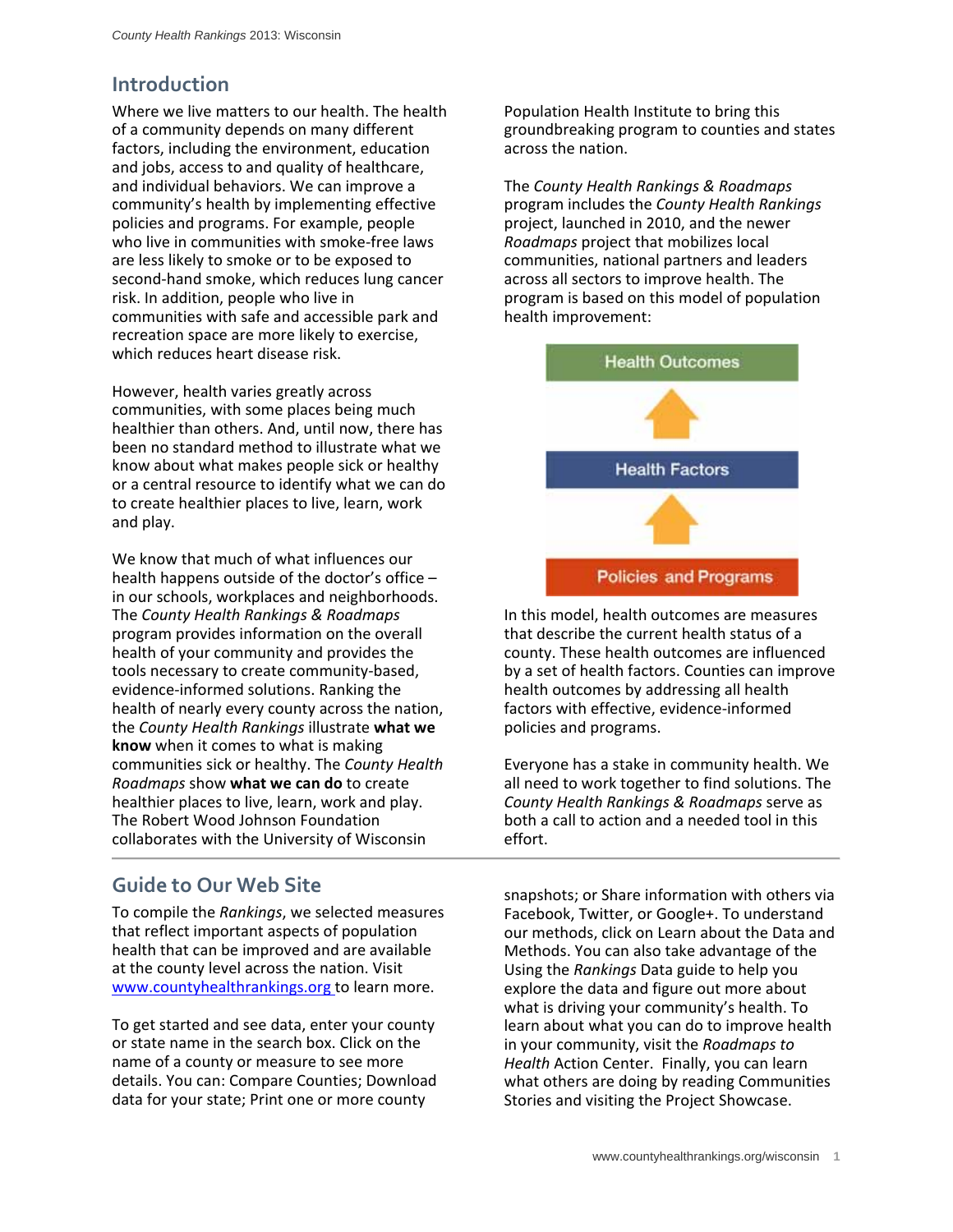# *County Health Roadmaps*

The *Rankings* illustrate **what we know** when it comes to making people sick or healthy. The *County Health Rankings* confirm the critical role that factors such as education, jobs, income and the environment play in how healthy people are and how long we live.

The *County Health Roadmaps* mobilizes local communities, national partners and leaders across all sectors to improve health. The *County Health Roadmaps* show **what we can do** to create healthier places to live, learn, work and play. The Robert Wood Johnson Foundation (RWJF) collaborates with the University of Wisconsin Population Health Institute (UWPHI) to bring this groundbreaking project to cities, counties and states across the nation.

The *Roadmaps* project includes grants to local coalitions and partnerships among policymakers, business, education, public health, health care, and community organizations; grants to national organizations working to improve health; recognition of communities whose promising efforts have led to better health; and customized guidance on strategies to improve health.

### *Roadmaps to Health* **Community Grants**

The *Roadmaps to Health* Community Grants provide funding for 2 years to thirty state and local efforts among policymakers, business, education, healthcare, public health and community organizations working to create positive policy or systems changes that address the social and economic factors that influence the health of people in their community.

### *Roadmaps to Health* **Partner Grants**

RWJF is awarding *Roadmaps to Health* Partner Grants to national organizations that are experienced at engaging local partners and leaders and are able to deliver high‐quality training and technical assistance, and committed to making communities healthier places to live, learn, work and play. Partner grantees increase awareness about the *County Health Rankings & Roadmaps* to their members, affiliates and allies. As of February 2013, RWJF has awarded partner grants to United Way Worldwide, National Business Coalition on Health, and National Association of Counties.

### *RWJF Roadmaps to Health Prize*

In February 2013, RWJF awarded the first *RWJF Roadmaps to Health* Prizes of \$25,000 to six communities that are working to become healthier places to live, learn, work and play. The *RWJF Roadmaps to Health* Prize is intended not only to honor successful efforts, but also to inspire and stimulate similar activities in other U.S. communities.



### *Roadmaps to Health* **Action Center**

The *Roadmaps to Health* Action Center, based at UWPHI, provides tools and guidance to help groups working to make their communities healthier places. The Action Center website provides guidance on developing strategies and advocacy efforts to advance pro‐health policies, opportunities for ongoing learning, and a searchable database of evidence‐informed policies and programs focused on health improvement: *What Works for Health*. Action Center staff provide customized consultation via email and telephone to those seeking more information about how to improve health. Coaching, including possible on‐site visits, is also available for communities who have demonstrated the willingness and capacity to address factors that we know influence how healthy a person is, such as education, income and family connectedness.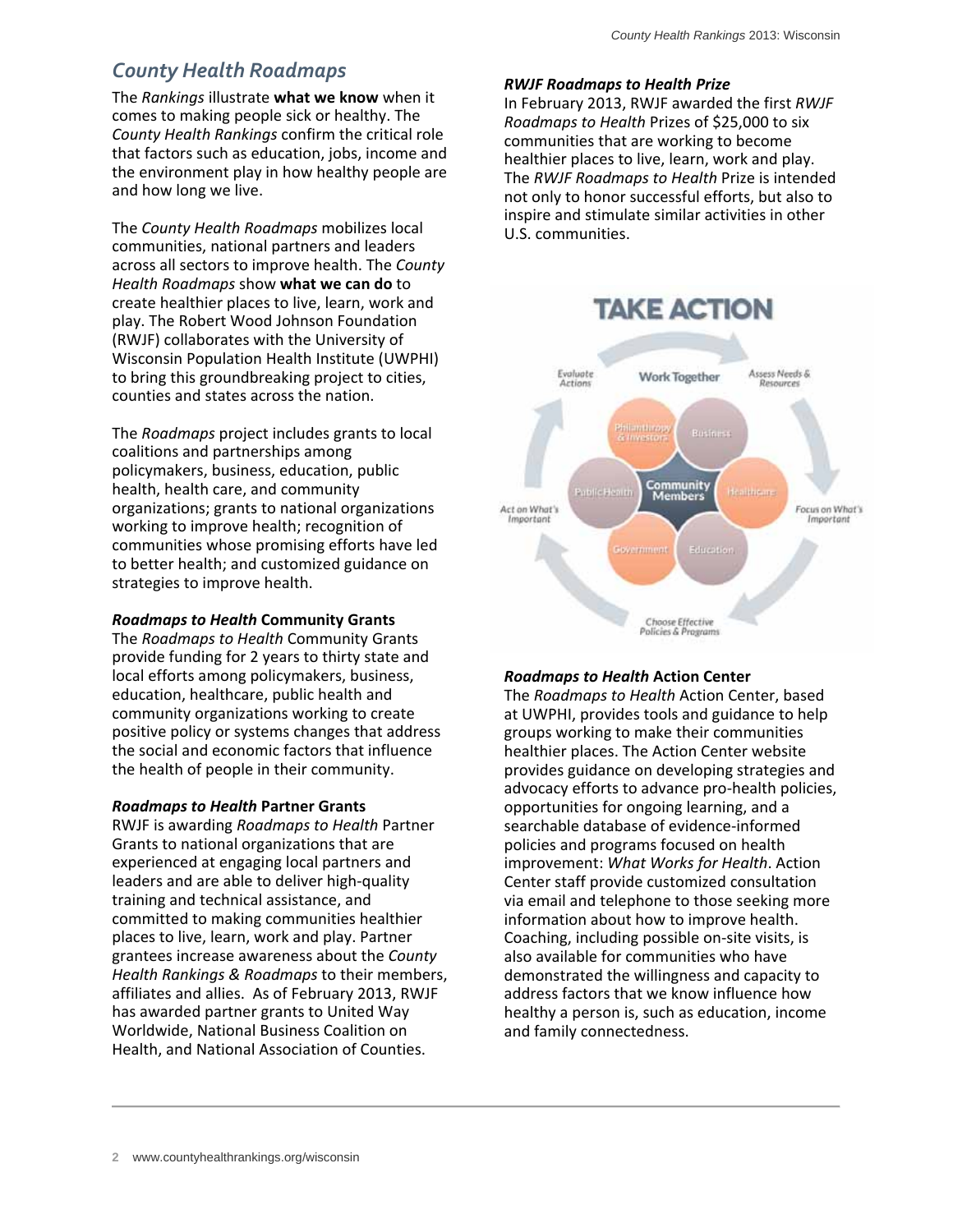## *County Health Rankings*

The 2013 *County Health Rankings* report ranks Wisconsin counties according to their summary measures of **health outcomes** and **health factors**. Counties also receive a rank for mortality, morbidity, health behaviors, clinical care, social and economic factors, and the physical environment. The figure below depicts the structure of the *Rankings* model; those having high ranks (e.g., 1 or 2) are estimated to be the "healthiest."

Our summary **health outcomes** rankings are based on an equal weighting of mortality and morbidity measures. The summary **health factors** rankings are based on weighted scores of four types of factors: behavioral, clinical, social and economic, and environmental. The weights for the factors (shown in parentheses in the figure) are based upon a review of the literature and expert input, but represent just one way of combining these factors.



County Health Rankings model @2012 UWPHI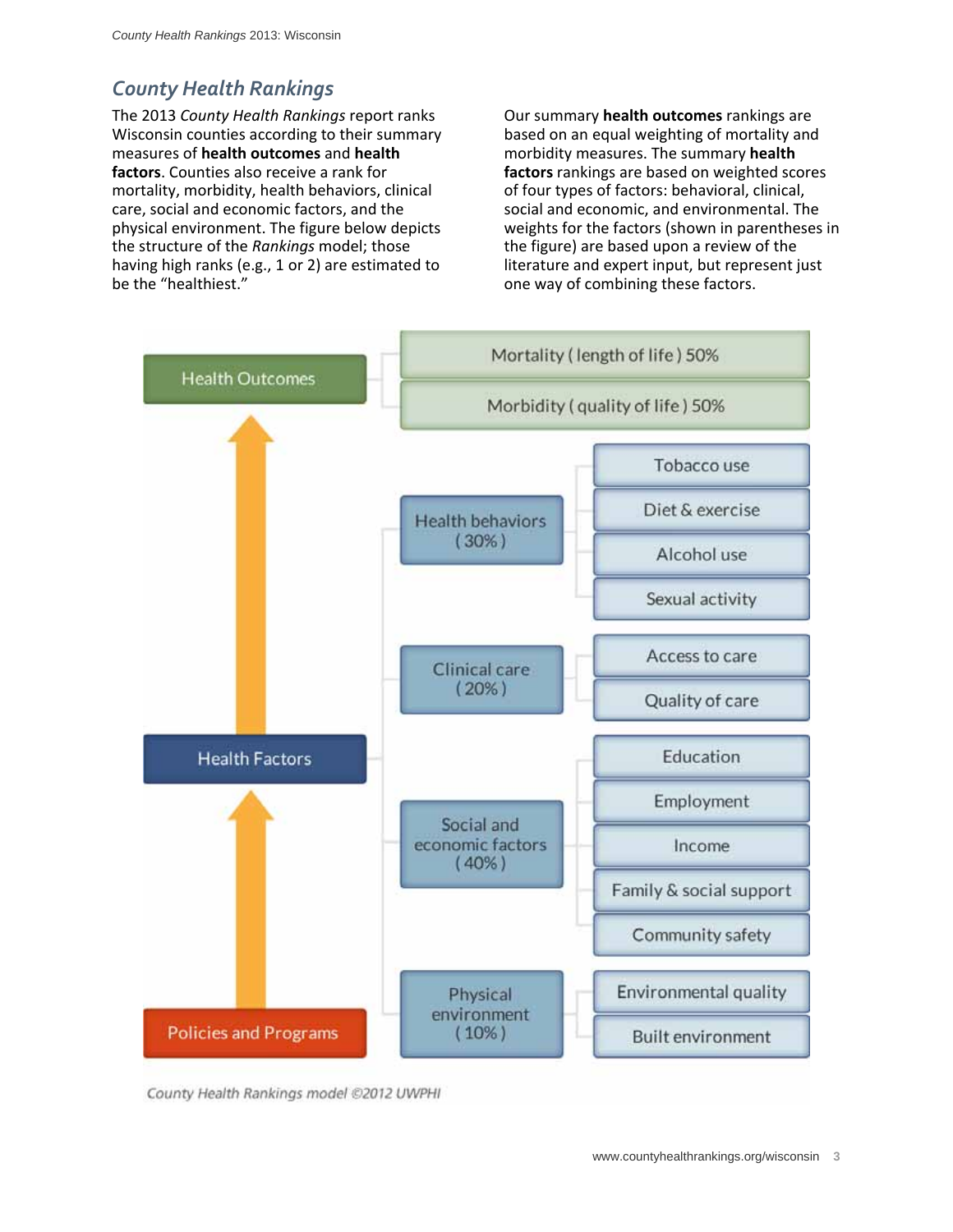The maps on this page and the next display Wisconsin's counties divided into groups by health rank. Maps help locate the healthiest and least healthy counties in the state. The lighter colors indicate better performance in the respective

summary rankings. The green map shows the distribution of summary health outcomes. The blue displays the distribution of the summary rank for health factors.



| <b>County</b>  | Rank | <b>County</b> | Rank           | <b>County</b> | Rank | County      | <b>Rank</b> |
|----------------|------|---------------|----------------|---------------|------|-------------|-------------|
| Adams          | 69   | Florence      | 23             | Marathon      | 18   | Rusk        | 55          |
| Ashland        | 49   | Fond du Lac   | 36             | Marinette     | 59   | Sauk        | 42          |
| Barron         | 29   | Forest        | 68             | Marquette     | 70   | Sawyer      | 32          |
| Bayfield       | 38   | Grant         | 11             | Menominee     | 72   | Shawano     | 63          |
| <b>Brown</b>   | 30   | Green         | 16             | Milwaukee     | 71   | Sheboygan   | 19          |
| <b>Buffalo</b> | 41   | Green Lake    | 65             | Monroe        | 43   | St. Croix   | 3           |
| <b>Burnett</b> | 51   | lowa          | $\overline{7}$ | Oconto        | 46   | Taylor      | 6           |
| Calumet        | 14   | Iron          | 48             | Oneida        | 57   | Trempealeau | 44          |
| Chippewa       | 26   | Jackson       | 61             | Outagamie     | 20   | Vernon      | 9           |
| Clark          | 25   | Jefferson     | 28             | Ozaukee       | 1    | Vilas       | 35          |
| Columbia       | 27   | Juneau        | 67             | Pepin         | 31   | Walworth    | 34          |
| Crawford       | 39   | Kenosha       | 66             | Pierce        | 4    | Washburn    | 47          |
| Dane           | 15   | Kewaunee      | $\overline{2}$ | Polk          | 33   | Washington  | 10          |
| Dodge          | 50   | La Crosse     | 21             | Portage       | 8    | Waukesha    | 13          |
| Door           | 5    | Lafayette     | 24             | Price         | 52   | Waupaca     | 45          |
| Douglas        | 53   | Langlade      | 58             | Racine        | 64   | Waushara    | 54          |
| Dunn           | 12   | Lincoln       | 60             | Richland      | 56   | Winnebago   | 37          |
| Eau Claire     | 17   | Manitowoc     | 40             | Rock          | 62   | Wood        | 22          |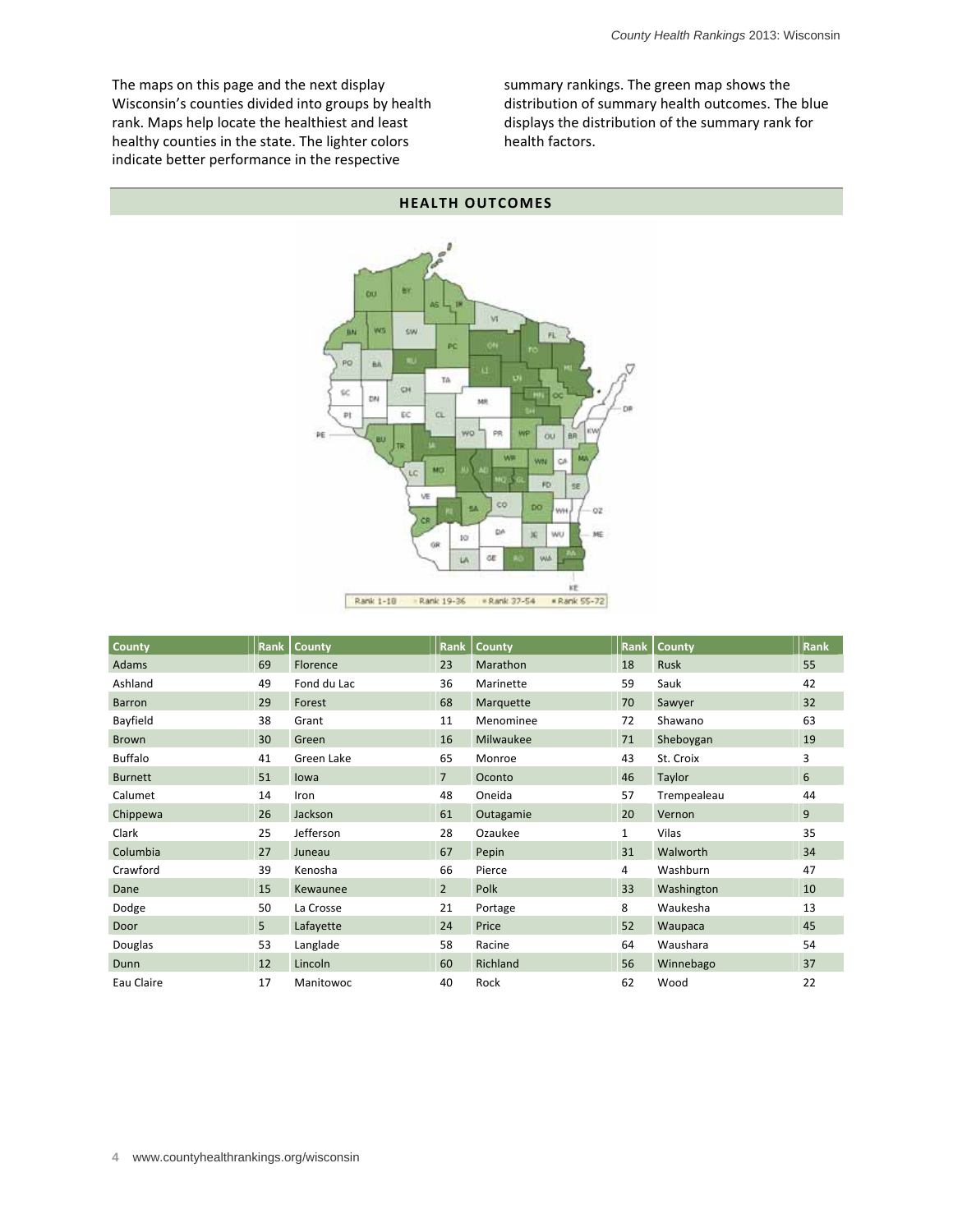### **HEALTH FACTORS**



| County         | Rank | County      | Rank | <b>County</b> | Rank | County      | Rank |
|----------------|------|-------------|------|---------------|------|-------------|------|
| Adams          | 70   | Florence    | 40   | Marathon      | 27   | Rusk        | 57   |
| Ashland        | 42   | Fond du Lac | 22   | Marinette     | 58   | Sauk        | 41   |
| Barron         | 48   | Forest      | 63   | Marquette     | 66   | Sawyer      | 67   |
| Bayfield       | 56   | Grant       | 30   | Menominee     | 72   | Shawano     | 52   |
| Brown          | 17   | Green       | 11   | Milwaukee     | 71   | Sheboygan   | 14   |
| <b>Buffalo</b> | 26   | Green Lake  | 32   | Monroe        | 60   | St. Croix   | 6    |
| <b>Burnett</b> | 62   | lowa        | 23   | Oconto        | 38   | Taylor      | 35   |
| Calumet        | 8    | Iron        | 49   | Oneida        | 19   | Trempealeau | 45   |
| Chippewa       | 33   | Jackson     | 53   | Outagamie     | 10   | Vernon      | 47   |
| Clark          | 69   | Jefferson   | 28   | Ozaukee       | 1    | Vilas       | 25   |
| Columbia       | 34   | Juneau      | 68   | Pepin         | 21   | Walworth    | 31   |
| Crawford       | 50   | Kenosha     | 61   | Pierce        | 7    | Washburn    | 54   |
| Dane           | 3    | Kewaunee    | 16   | Polk          | 36   | Washington  | 5    |
| Dodge          | 37   | La Crosse   | 4    | Portage       | 12   | Waukesha    | 2    |
| Door           | 18   | Lafayette   | 29   | Price         | 39   | Waupaca     | 43   |
| Douglas        | 55   | Langlade    | 59   | Racine        | 65   | Waushara    | 46   |
| Dunn           | 20   | Lincoln     | 44   | Richland      | 51   | Winnebago   | 15   |
| Eau Claire     | 13   | Manitowoc   | 24   | Rock          | 64   | Wood        | 9    |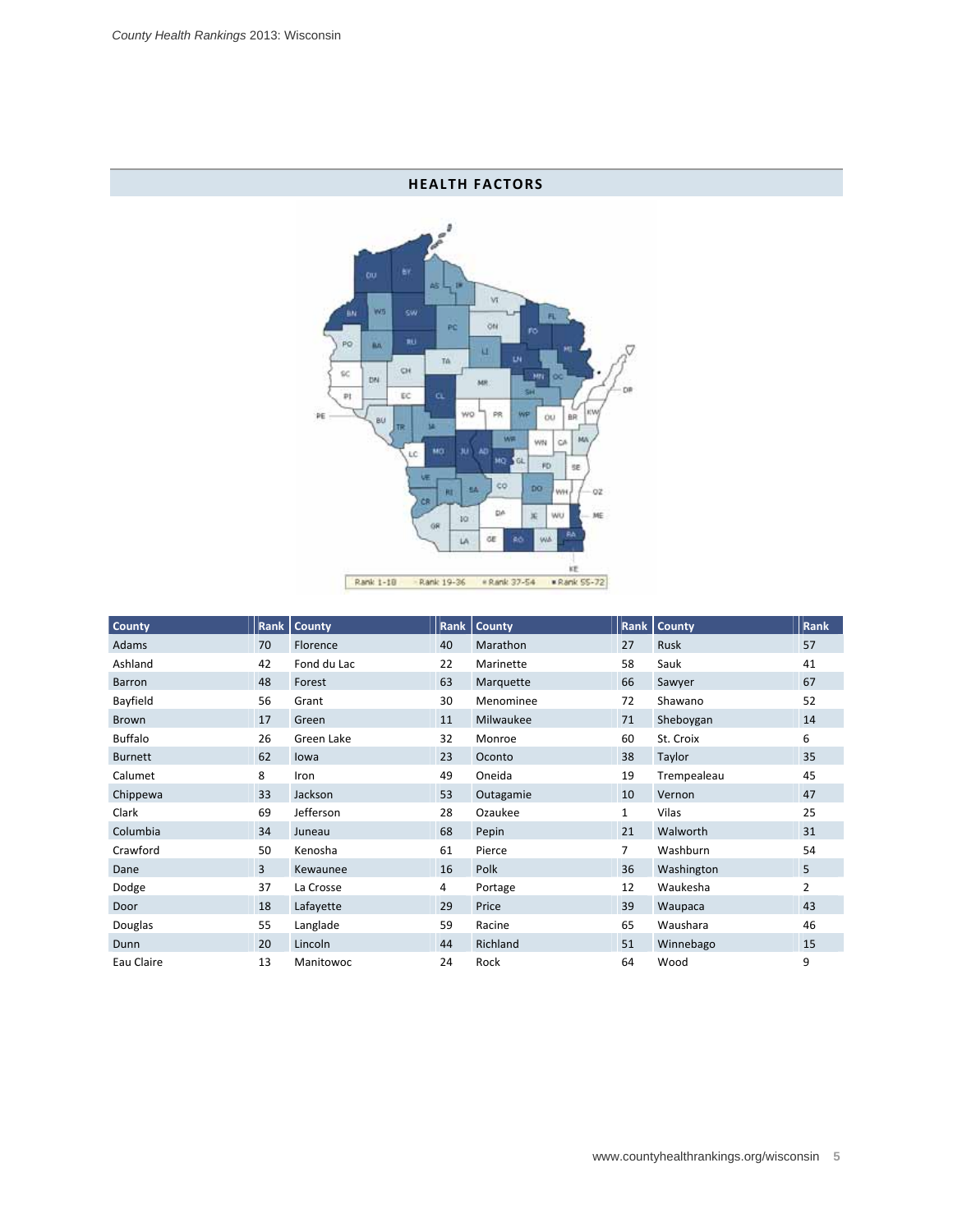### **Summary Health Outcomes & Health Factors Rankings**

Counties receive two summary ranks:

- Health Outcomes
- **•** Health Factors

Each of these ranks represents a weighted summary of a number of measures.

Health outcomes represent how healthy a county is while health factors represent what influences the health of the county.

| <b>Rank</b> | <b>Health Outcomes</b> | Rank | <b>Health Factors</b> |
|-------------|------------------------|------|-----------------------|
| 1           | Ozaukee                | 1    | Ozaukee               |
| 2           | Kewaunee               | 2    | Waukesha              |
| 3           | St. Croix              | 3    | Dane                  |
| 4           | Pierce                 | 4    | La Crosse             |
| 5           | Door                   | 5    | Washington            |
| 6           | Taylor                 | 6    | St. Croix             |
| 7           | lowa                   | 7    | Pierce                |
| 8           | Portage                | 8    | Calumet               |
| 9           | Vernon                 | 9    | Wood                  |
| 10          | Washington             | 10   | Outagamie             |
| 11          | Grant                  | 11   | Green                 |
| 12          | Dunn                   | 12   | Portage               |
| 13          | Waukesha               | 13   | Eau Claire            |
| 14          | Calumet                | 14   | Sheboygan             |
| 15          | Dane                   | 15   | Winnebago             |
| 16          | Green                  | 16   | Kewaunee              |
| 17          | Eau Claire             | 17   | <b>Brown</b>          |
| 18          | Marathon               | 18   | Door                  |
| 19          | Sheboygan              | 19   | Oneida                |
| 20          | Outagamie              | 20   | Dunn                  |
| 21          | La Crosse              | 21   | Pepin                 |
| 22          | Wood                   | 22   | Fond du Lac           |
| 23          | Florence               | 23   | lowa                  |
| 24          | Lafayette              | 24   | Manitowoc             |
| 25          | Clark                  | 25   | <b>Vilas</b>          |
| 26          | Chippewa               | 26   | <b>Buffalo</b>        |
| 27          | Columbia               | 27   | Marathon              |
| 28          | Jefferson              | 28   | Jefferson             |
| 29          | <b>Barron</b>          | 29   | Lafayette             |
| 30          | Brown                  | 30   | Grant                 |
| 31          | Pepin                  | 31   | Walworth              |
| 32          | Sawyer                 | 32   | Green Lake            |
| 33          | Polk                   | 33   | Chippewa              |
| 34          | Walworth               | 34   | Columbia              |
| 35          | <b>Vilas</b>           | 35   | Taylor                |
| 36          | Fond du Lac            | 36   | Polk                  |
| 37          | Winnebago              | 37   | Dodge                 |
| 38          | Bayfield               | 38   | Oconto                |
| 39          | Crawford               | 39   | Price                 |
| 40          | Manitowoc              | 40   | Florence              |
| 41          | Buffalo                | 41   | Sauk                  |
| 42          | Sauk                   | 42   | Ashland               |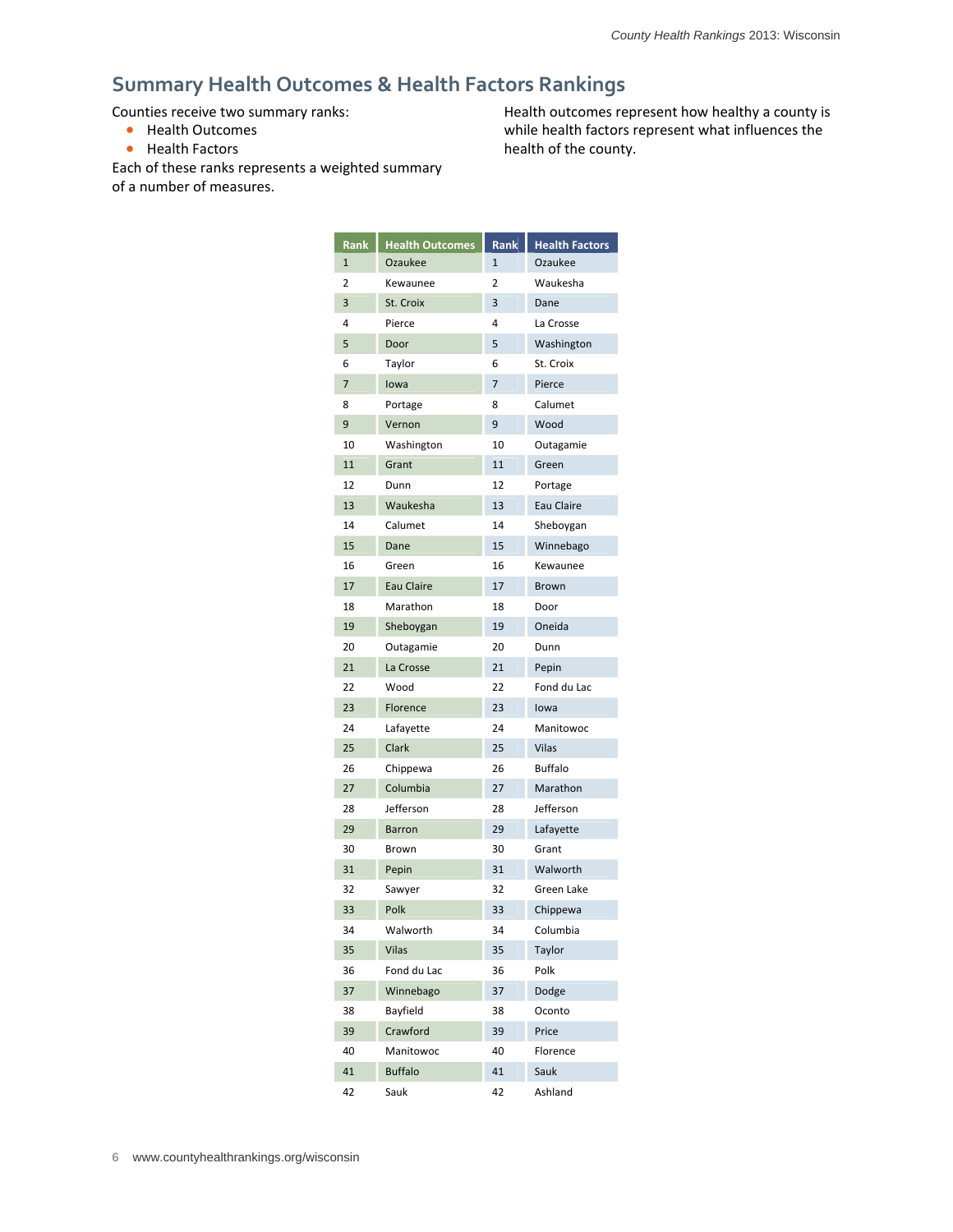| Rank | <b>Health Outcomes</b> | Rank | <b>Health Factors</b> |
|------|------------------------|------|-----------------------|
| 43   | Monroe                 | 43   | Waupaca               |
| 44   | Trempealeau            | 44   | Lincoln               |
| 45   | Waupaca                | 45   | Trempealeau           |
| 46   | Oconto                 | 46   | Waushara              |
| 47   | Washburn               | 47   | Vernon                |
| 48   | Iron                   | 48   | Barron                |
| 49   | Ashland                | 49   | Iron                  |
| 50   | Dodge                  | 50   | Crawford              |
| 51   | <b>Burnett</b>         | 51   | Richland              |
| 52   | Price                  | 52   | Shawano               |
| 53   | <b>Douglas</b>         | 53   | Jackson               |
| 54   | Waushara               | 54   | Washburn              |
| 55   | Rusk                   | 55   | Douglas               |
| 56   | Richland               | 56   | Bayfield              |
| 57   | Oneida                 | 57   | <b>Rusk</b>           |
| 58   | Langlade               | 58   | Marinette             |
| 59   | Marinette              | 59   | Langlade              |
| 60   | Lincoln                | 60   | Monroe                |
| 61   | Jackson                | 61   | Kenosha               |
| 62   | Rock                   | 62   | <b>Burnett</b>        |
| 63   | Shawano                | 63   | Forest                |
| 64   | Racine                 | 64   | Rock                  |
| 65   | <b>Green Lake</b>      | 65   | Racine                |
| 66   | Kenosha                | 66   | Marquette             |
| 67   | Juneau                 | 67   | Sawyer                |
| 68   | Forest                 | 68   | Juneau                |
| 69   | Adams                  | 69   | Clark                 |
| 70   | Marquette              | 70   | Adams                 |
| 71   | Milwaukee              | 71   | Milwaukee             |
| 72   | Menominee              | 72   | Menominee             |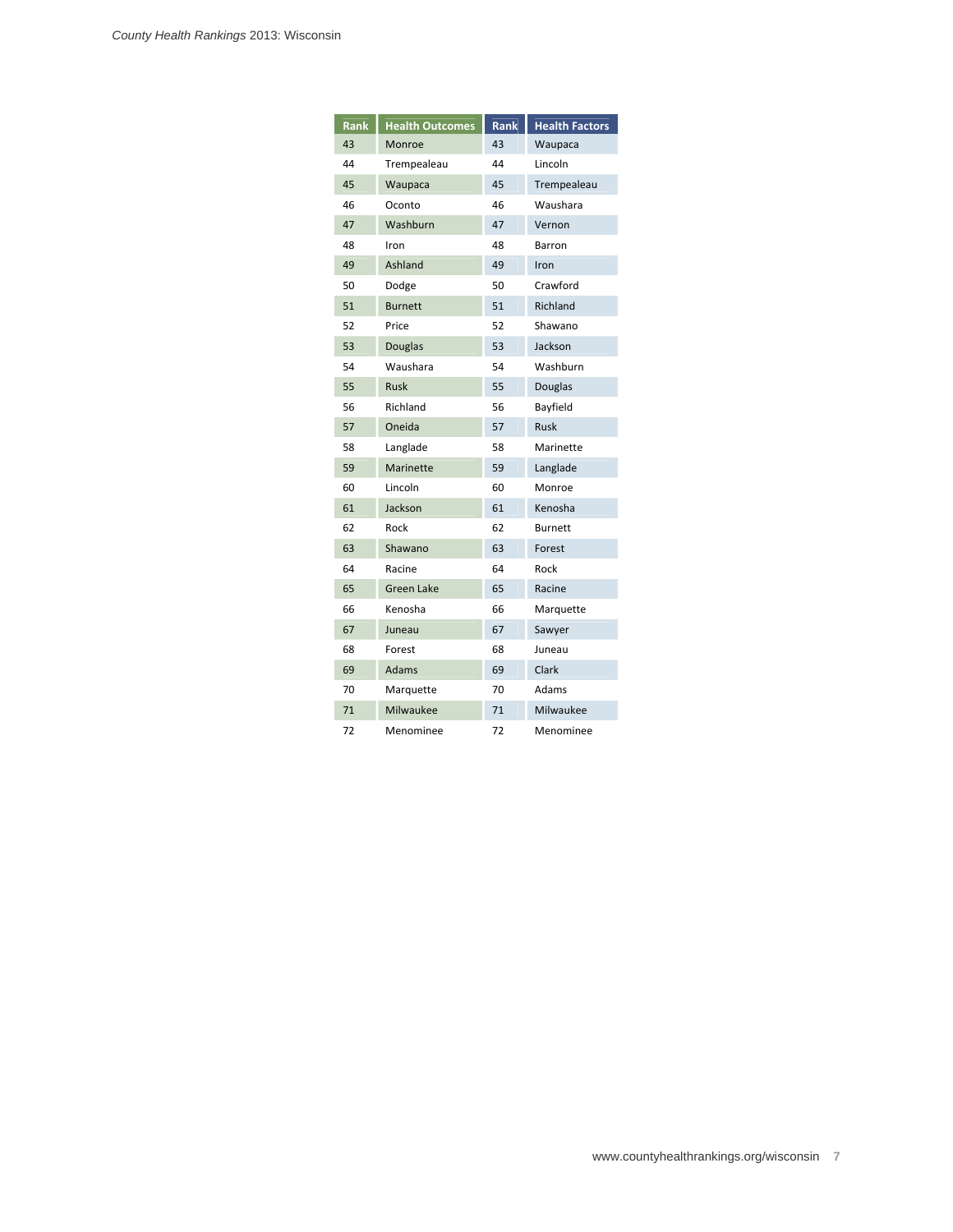|                              | <b>Measure</b>                             | Data Source                                                                                     | <b>Years of Data</b> |
|------------------------------|--------------------------------------------|-------------------------------------------------------------------------------------------------|----------------------|
| <b>HEALTH OUTCOMES</b>       |                                            |                                                                                                 |                      |
| <b>Mortality</b>             | Premature death                            | <b>National Center for Health Statistics</b>                                                    | 2008-2010            |
| Morbidity                    | Poor or fair health                        | Behavioral Risk Factor Surveillance System                                                      | 2005-2011            |
|                              | Poor physical health days                  | Behavioral Risk Factor Surveillance System                                                      | 2005-2011            |
|                              | Poor mental health days                    | Behavioral Risk Factor Surveillance System                                                      | 2005-2011            |
|                              | Low birthweight                            | <b>National Center for Health Statistics</b>                                                    | 2004-2010            |
| <b>HEALTH FACTORS</b>        |                                            |                                                                                                 |                      |
| <b>HEALTH BEHAVIORS</b>      |                                            |                                                                                                 |                      |
| <b>Tobacco Use</b>           | Adult smoking                              | Behavioral Risk Factor Surveillance System                                                      | 2005-2011            |
| <b>Diet and Exercise</b>     | Adult obesity                              | National Center for Chronic Disease Prevention<br>and Health Promotion                          | 2009                 |
|                              | Physical inactivity                        | National Center for Chronic Disease Prevention<br>and Health Promotion                          | 2009                 |
| <b>Alcohol Use</b>           | <b>Excessive drinking</b>                  | Behavioral Risk Factor Surveillance System                                                      | 2005-2011            |
|                              | Motor vehicle crash death rate             | <b>National Center for Health Statistics</b>                                                    | 2004-2010            |
| <b>Sexual Activity</b>       | Sexually transmitted infections            | National Center for HIV/AIDS, Viral Hepatitis,<br>STD, and TB prevention                        | 2010                 |
|                              | Teen birth rate                            | <b>National Center for Health Statistics</b>                                                    | 2004-2010            |
| <b>CLINICAL CARE</b>         |                                            |                                                                                                 |                      |
| <b>Access to Care</b>        | Uninsured                                  | Small Area Health Insurance Estimates                                                           | 2010                 |
|                              | Primary care physicians                    | <b>HRSA Area Resource File</b>                                                                  | 2011-2012            |
|                              | Dentists                                   | <b>HRSA Area Resource File</b>                                                                  | 2011-2012            |
| <b>Quality of Care</b>       | Preventable hospital stays                 | Medicare/Dartmouth Institute                                                                    | 2010                 |
|                              | Diabetic screening                         | Medicare/Dartmouth Institute                                                                    | 2010                 |
|                              | Mammography screening                      | Medicare/Dartmouth Institute                                                                    | 2010                 |
| SOCIAL AND ECONOMIC FACTORS  |                                            |                                                                                                 |                      |
| <b>Education</b>             | High school graduation                     | Primarily state-specific sources, supplemented<br>with National Center for Education Statistics | State-specific       |
|                              | Some college                               | <b>American Community Survey</b>                                                                | 2007-2011            |
| <b>Employment</b>            | Unemployment                               | <b>Bureau of Labor Statistics</b>                                                               | 2011                 |
| Income                       | Children in poverty                        | Small Area Income and Poverty Estimates                                                         | 2011                 |
| <b>Family and Social</b>     | Inadequate social support                  | Behavioral Risk Factor Surveillance System                                                      | 2005-2010            |
| <b>Support</b>               | Children in single-parent households       | <b>American Community Survey</b>                                                                | 2007-2011            |
| <b>Community Safety</b>      | Violent crime rate                         | Federal Bureau of Investigation                                                                 | 2008-2010            |
| PHYSICAL ENVIRONMENT         |                                            |                                                                                                 |                      |
| <b>Environmental Quality</b> | Daily fine particulate matter <sup>1</sup> | CDC WONDER Environmental data                                                                   | 2008                 |
|                              | Drinking water safety                      | Safe Drinking Water Information System                                                          | FY 2012              |
| <b>Built Environment</b>     | Access to recreational facilities          | <b>Census County Business Patterns</b>                                                          | 2010                 |
|                              | Limited access to healthy foods            | <b>USDA Food Environment Atlas</b>                                                              | 2012                 |
|                              | Fast food restaurants                      | <b>Census County Business Patterns</b>                                                          | 2010                 |

# **2013** *County Health Rankings***: Measures, Data Sources, and Years of Data**

 $\overline{a}$ 

<sup>&</sup>lt;sup>1</sup> Not available for AK and HI.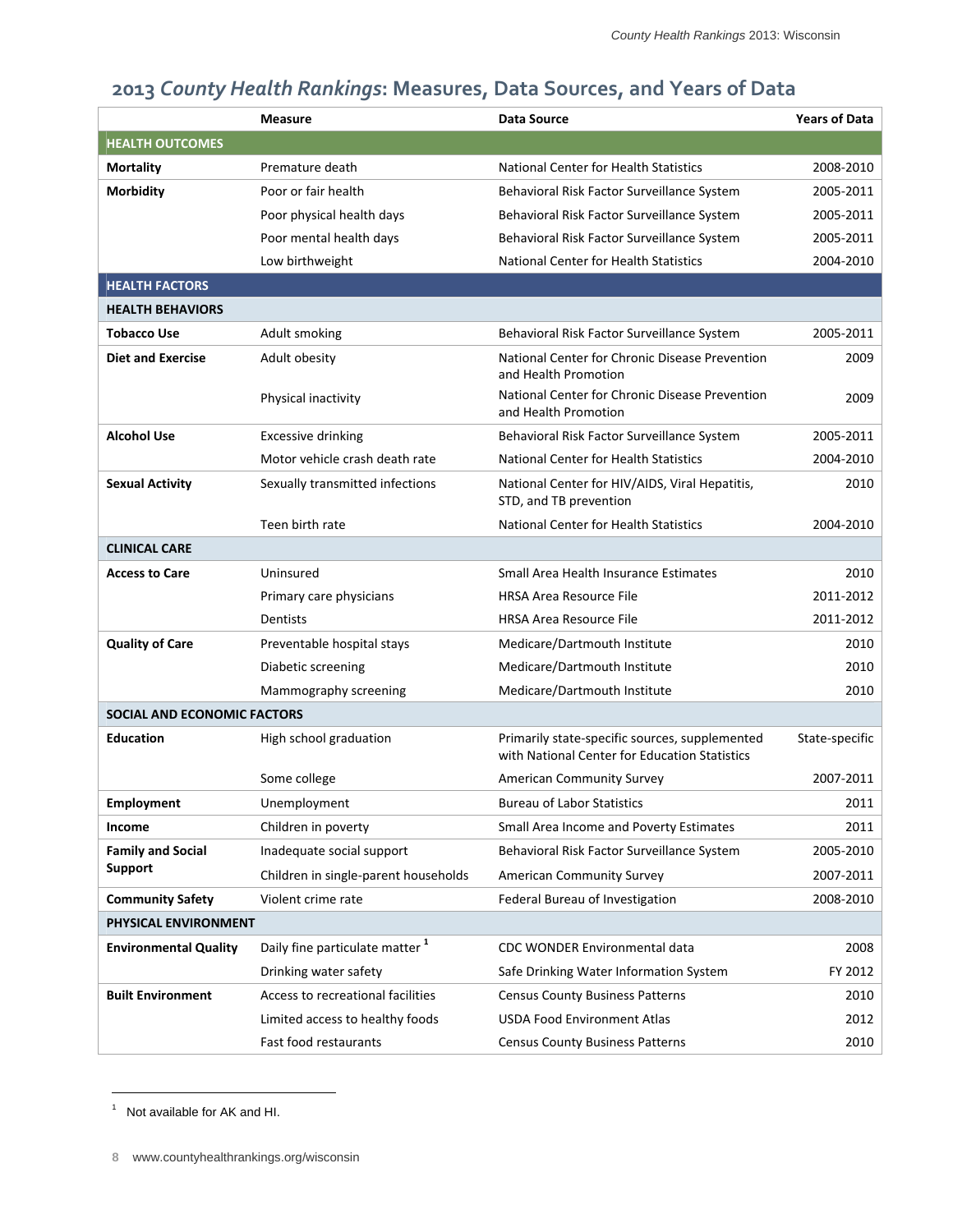#### **CREDITS**

#### **Report Authors**

University of Wisconsin‐Madison School of Medicine and Public Health Department of Population Health Sciences Population Health Institute

Bridget Booske Catlin, PhD, MHSA Amanda Jovaag, MS Patrick Remington, MD, MPH

This publication would not have been possible without the following contributions:

#### *Data*

Centers for Disease Control and Prevention: National Center for Health Statistics and Division of Behavioral Surveillance Dartmouth Institute for Health Policy & Clinical Practice

#### *Research Assistance*

Jennifer Buechner Hyojun Park, MA Elizabeth Pollock Jennifer Robinson Matthew Rodock, MPH Anne Roubal, MS

#### *Communications and Outreach*

Burness Communications Anna Graupner, MPH Kate Konkle, MPH Karen Odegaard, MPH Jan O'Neill, MPA Angela Russell, MS Julie Willems Van Dijk, PhD, RN

#### *Design*

Forum One, Alexandria, VA

#### *Robert Wood Johnson Foundation*

Abbey Cofsky, MPH –Senior Program Officer Michelle Larkin, JD, MS, RN – Assistant Vice‐President and Deputy Director, Health Group James S. Marks, MD, MPH – Senior Vice‐President and Group Director, Health Group Joe Marx – Senior Communications Officer

Suggested citation: University of Wisconsin Population Health Institute. *County Health Rankings 2013.*